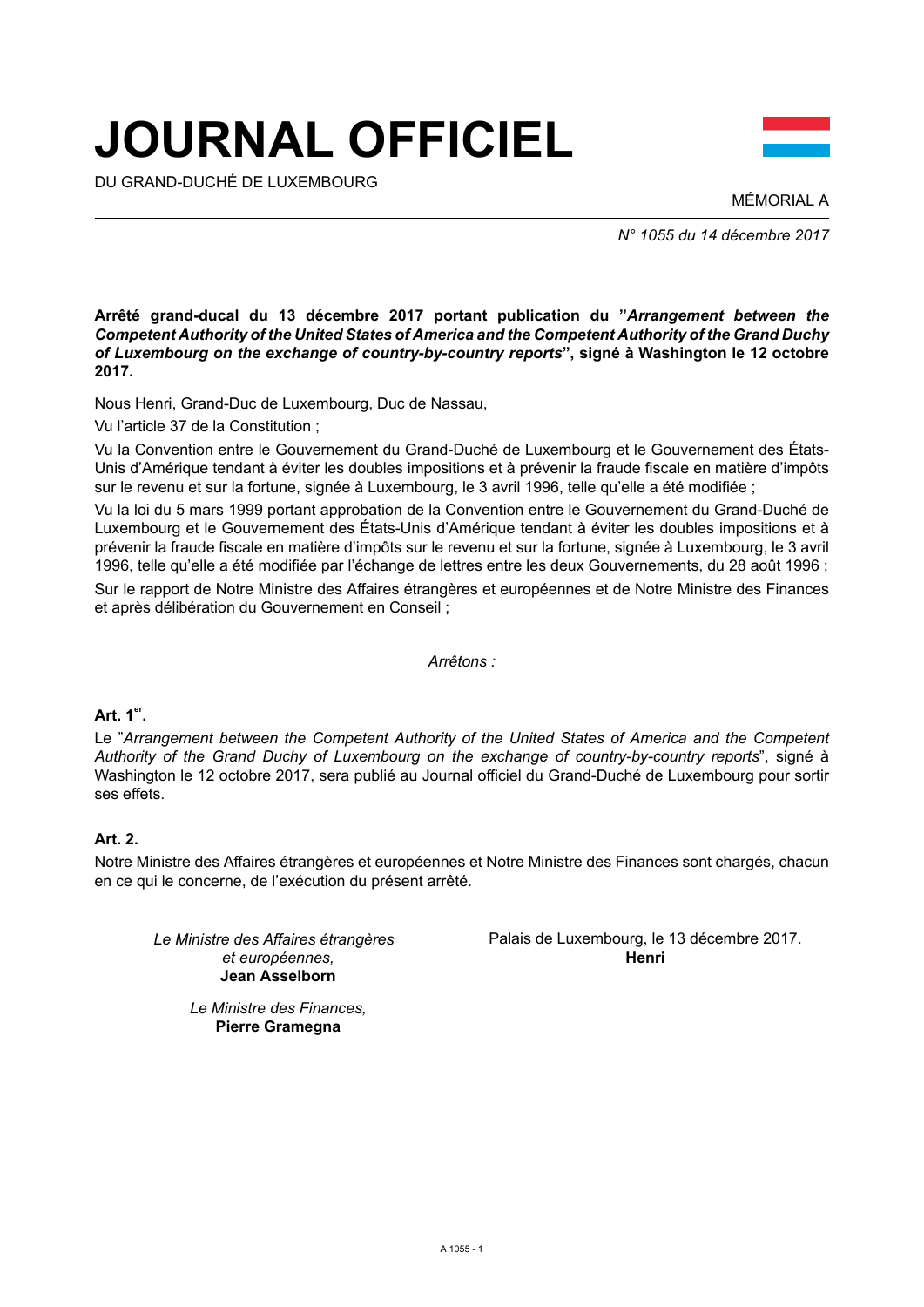# *ARRANGEMENT BETWEEN THE COMPETENT AUTHORITY OF THE UNITED STATES OF AMERICA AND THE COMPETENT AUTHORITY OF THE GRAND DUCHY OF LUXEMBOURG ON THE EXCHANGE OF COUNTRY-BY-COUNTRY REPORTS*

Whereas the Government of the United States of America ("the United States") and the Government of the Grand Duchy of Luxembourg ("Luxembourg") desire to increase international tax transparency and improve access of their respective tax authorities to information regarding the global allocation of the income, the taxes paid, and certain indicators of the location of economic activity among tax jurisdictions in which multinational enterprise groups ("MNE Groups") operate through the automatic exchange of annual country-by-country reports ("CbC Reports"), with a view to assessing high-level transfer pricing risks and other base erosion and profit shifting related risks, as well as for economic and statistical analysis, where appropriate ;

Whereas the laws of the United States and Luxembourg require the Reporting Entity of an MNE Group to annually file a CbC Report ;

Whereas the CbC Report is one element of a standardized approach to transfer pricing documentation which is intended to provide tax administrations with relevant and reliable information to perform an efficient and robust transfer pricing risk assessment analysis ;

Whereas Article 28 (Exchange of Information) of the Convention between the Government of the United States of America and the Government of the Grand Duchy of Luxembourg for the Avoidance of Double Taxation and the Prevention of Fiscal Evasion with Respect to Taxes on Income and Capital, done at Luxembourg on April 3, 1996 (the "Convention"), authorizes the exchange of information for tax purposes, including the automatic exchange of information ;

Whereas the United States and Luxembourg recognize that each jurisdiction has in place the appropriate safeguards with respect to confidentiality and use of information exchanged and the infrastructure for an effective exchange relationship ;

Whereas the competent authorities of the United States and Luxembourg (the "Competent Authorities") desire to conclude this Arrangement on exchange of CbC Reports based on domestic reporting and reciprocal automatic exchange pursuant to the Convention and subject to the confidentiality and other protections provided for in the Convention, including the provisions limiting the use of the information exchanged under the Convention ;

Now, therefore, the Competent Authorities declare their intent as follows :

## *SECTION 1* - *Definitions*

- 1. For the purposes of this Arrangement, the following terms have the following meanings :
	- a) the term "Group" means a collection of enterprises related through ownership or control such that it is either required to prepare consolidated financial statements for financial reporting purposes under applicable accounting principles or would be so required if equity interests in any of the enterprises were traded on a public securities exchange ;
	- b) the term "multinational enterprise group" or "MNE Group" means any Group that (i) includes two or more enterprises the tax residences of which are in different jurisdictions, or includes an enterprise that is resident for tax purposes in one jurisdiction and is subject to tax with respect to the business carried out through a permanent establishment in another jurisdiction, and (il) is not an Excluded MNE Group ;
	- c) the term "Excluded MNE Group" means a Group that is not required to file a CbC Report on the basis that the annual consolidated group revenue of the Group during the fiscal year immediately preceding the reporting fiscal year, as reflected in its consolidated financial statements for such preceding fiscal year, is below the threshold that is defined in domestic law by the jurisdiction of tax residence of the Reporting Entity and is consistent with the 2015 Report (for purposes of the foregoing, the threshold includes any modifications that may result from the 2020 review contemplated in the 2015 Report) ;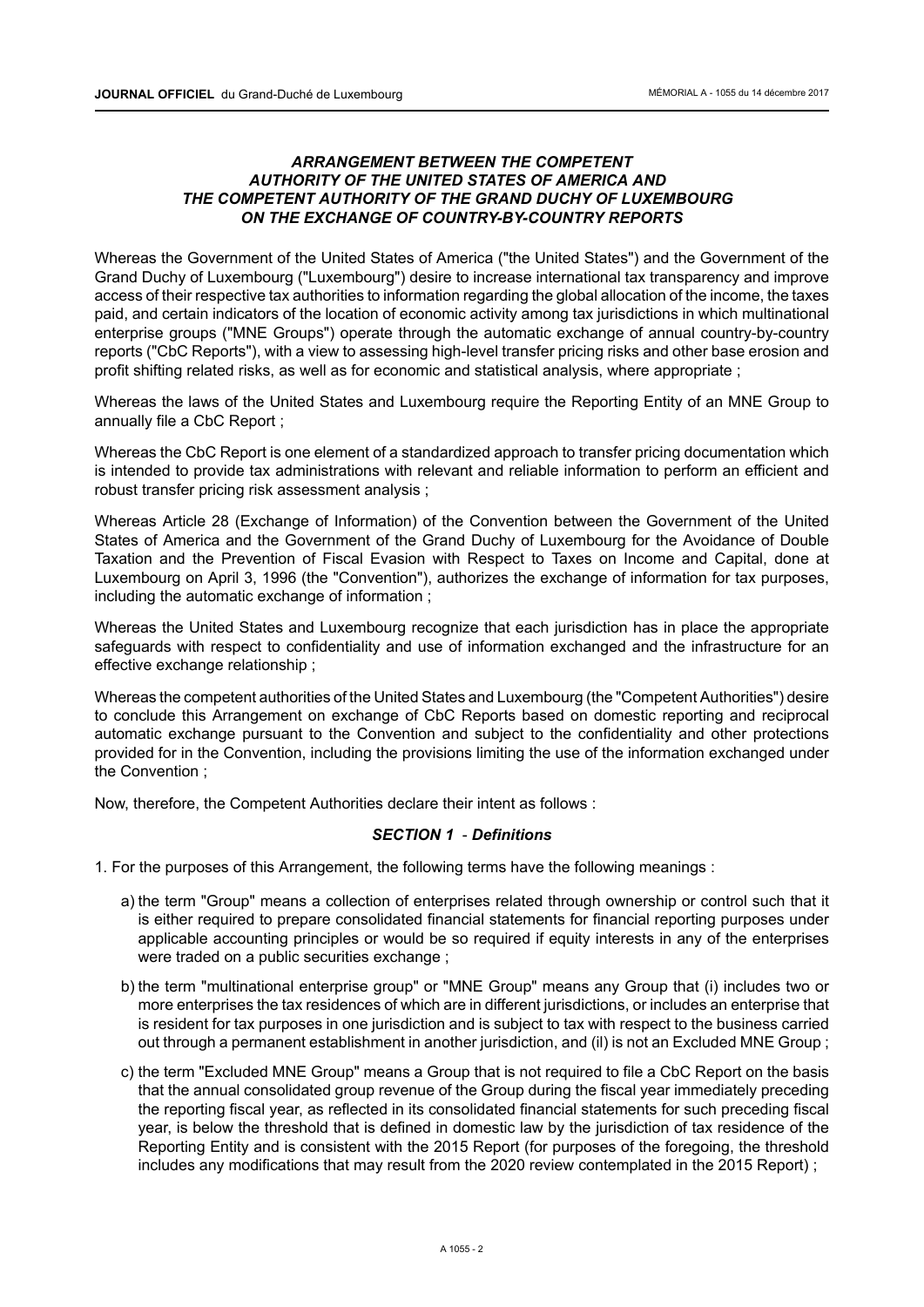- d) the term "Constituent Entity" means :
	- with respect to an MME Group having a Reporting Entity resident for tax purposes in Luxembourg, (A) any separate business unit of an MNE Group that is included in the consolidated financial statements for financial reporting purposes or would be so included if equity interests in such business unit of an MNE Group were traded on a public securities exchange, (B) any separate business unit that is excluded from the MNE Group's consolidated financial statements solely on size or materiality grounds, and (C) any permanent establishment of any separate business unit of the MNE Group included in (A) or (B) above provided the business unit prepares a separate financial statement for such permanent establishment for financial reporting, regulatory, tax reporting, or internal management control purposes ; and
	- (ii) with respect to an MNE Group having a Reporting Entity resident for tax purposes in the United States, any "Constituent Entity" as defined in the relevant U.S. Treasury regulations ;
- e) the term "Reporting Entity" means the Constituent Entity that, by virtue of domestic law in its jurisdiction of tax residence, files the CbC Report in its capacity to do so on behalf of the MNE Group ;
- f) the term "CbC Report" means the Country-by-Country Report to be filed annually by the Reporting Entity in accordance with the laws of its jurisdiction of tax residence and with the information required to be reported under such laws covering the items and reflecting the format set out in the 2015 Report (for purposes of the foregoing, the information and format includes any modifications that result from the 2020 review contemplated in the 2015 Report) ;
- g) the term "Fiscal Year" means :
	- (i) with respect to an MNE Group having a Reporting Entity resident for tax purposes in Luxembourg, the annual accounting period with respect to which the Reporting Entity prepares its financial statements ; and
	- (ii) with respect to an MNE Group having a Reporting Entity resident for tax purposes in the United States, the "Reporting Period" as defined in the relevant U.S. Treasury regulations ; and
- h) the term "2015 Report" means the final consolidated report, entitled Transfer Pricing Documentation and Country-by-Country Reporting, on Action 13 of the OECD/G20 Action Plan on Base Erosion and Profit Shifting.
- 2. The terms "United States," "Luxembourg," "Competent Authority, " and "Contracting State" have the meaning they have in the Convention.
- 3. As regards the application of this Arrangement at any time by a Competent Authority, any term not defined in this Arrangement, unless the context otherwise requires or the Competent Authorities decide on a common meaning (as permitted by domestic law), is intended to have the meaning that it has at that time under the law of the Contracting State applying this Arrangement, any meaning under the applicable tax laws of that Contracting State prevailing over a meaning given to the term under other laws of that Contracting State.

#### *SECTION 2* - *Exchange of Information with Respect to MNE Groups*

Pursuant to the provisions of Article 28 of the Convention, each Competent Authority intends to exchange with the other Competent Authority annually on an automatic basis the CbC Report received from each Reporting Entity that is resident for tax purposes in its jurisdiction, provided that, on the basis of the information provided in the CbC Report, one or more Constituent Entities of the MNE Group of the Reporting Entity are resident for tax purposes in the jurisdiction of the other Competent Authority, or are subject to tax with respect to the business carried out through a permanent establishment situated in the jurisdiction of the other Competent Authority.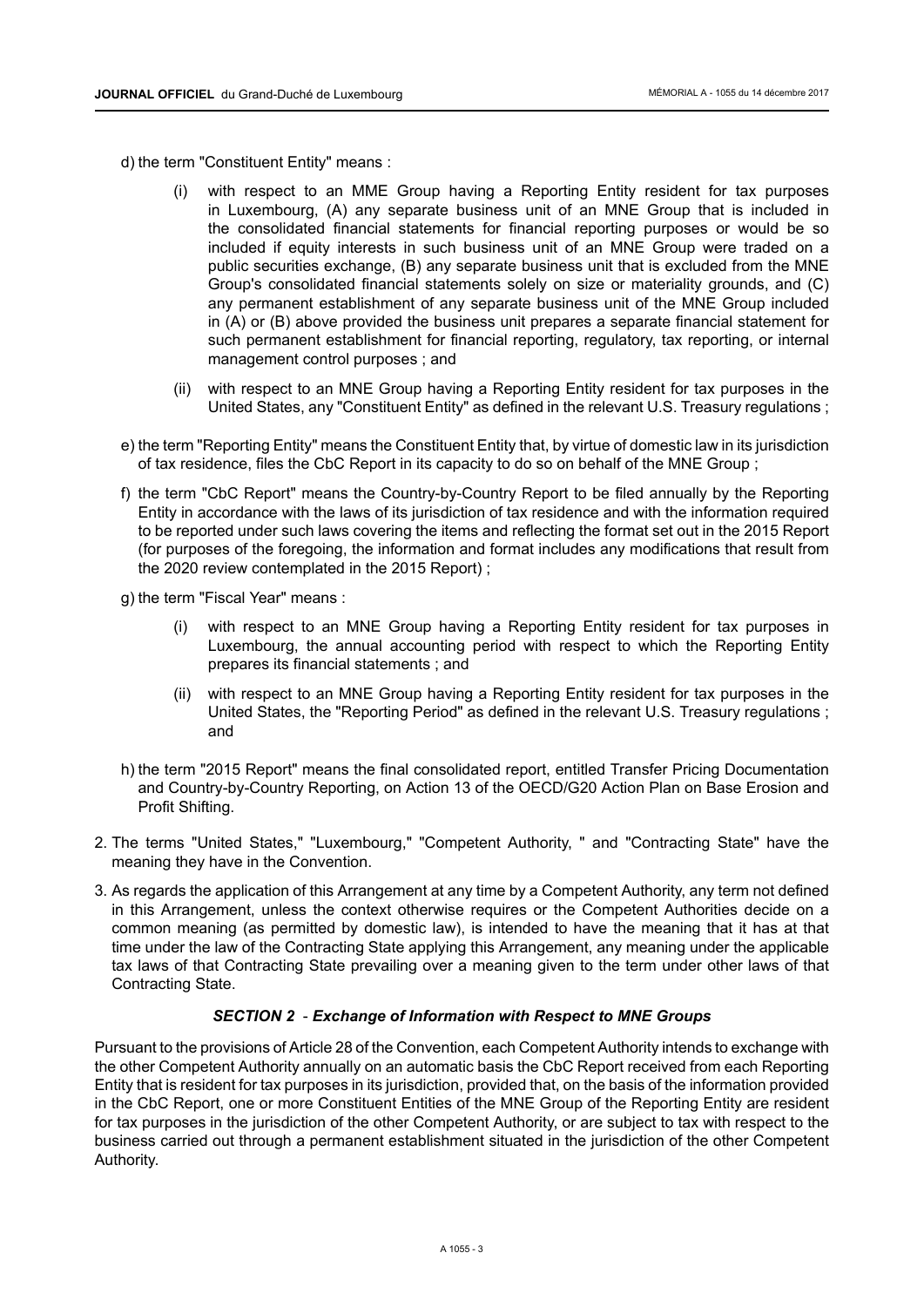## *SECTION 3* - *Time and Manner of Exchange of Information*

- 1. For the purposes of the exchange of information in Section 2, the amounts contained in each CbC Report are expected to be stated in a single currency, which is expected to be specified in the CbC Report.
- 2. A CbC Report is intended to be first exchanged with respect to Fiscal Years of MNE Groups commencing on or after January 1, 2016. Such CbC Report is intended to be exchanged as soon as possible and no later than 18 months after the last day of the Fiscal Year of the MNE Group to which the CbC Report relates. CbC Reports with respect to Fiscal Years of MNE Groups commencing on or after January 1, 2017 are intended to be exchanged as soon as possible and no later than 15 months after the last day of the Fiscal Year of the MNE Group to which the CbC Report relates. Notwithstanding the foregoing, the exchange of CbC Reports is intended to commence only once this Arrangement becomes operative, and a Competent Authority is intended to have until the expiration of the time periods set out in this paragraph or three months after this Arrangement becomes operative, whichever is later, to exchange the CbC Reports.
- 3. The Competent Authorities intend to exchange the CbC Reports automatically through a common schema in Extensible Markup Language (XML).
- 4. The Competent Authorities intend to work toward and decide on one or more methods for electronic data transmission induding encryption standards.

## *SECTION 4* - *Collaboration on Transmission and Errors*

- 1. Each Competent Authority intends to notify the other Competent Authority when the first-mentioned Competent Authority has reason to believe, with respect to a Reporting Entity that is resident for tax purposes in the jurisdiction of the other Competent Authority, that an error may have led to incorrect or incomplete information reporting or that there is noncompliance of the Reporting Entity with respect to its obligation under the domestic law of the jurisdiction of the other Competent Authority to file a CbC Report. The notified Competent Authority intends to take appropriate measures available under its domestic law to address the errors or the non-compliance with its domestic law described in the notice.
- 2. Within 15 days of successfully receiving a file containing the CbC Report in the time and manner described in Section 3, the Competent Authority receiving the file is expected to provide notice of such successful receipt to the Competent Authority providing the file. The notice need not express the receiving Competent Authority's view about the adequacy of the information received or whether the receiving Competent Authority believes that the providing Competent Authority should take measures pursuant to paragraph 1 of this Section to address errors or non-compliance with its domestic law.
- 3. Within 15 days of receiving a file containing information that cannot be processed, the receiving Competent Authority is expected to provide notice of such processing failure to the providing Competent Authority.

## *SECTION 5* - *Confidentiality, Data Safeguards and Appropriate Use*

- 1. All information exchanged is subject to the confidentiality and other protections provided for in the Convention, including the provisions limiting the use of the information exchanged.
- 2. To the extent consistent with Article 28 of the Convention, each Competent Authority intends to limit the use of the information by its tax administration to the uses described in this paragraph. In particular, information exchanged by means of the CbC Report should be used by the tax administration for assessing high-level transfer pricing risks, base erosion and profit shifting related risks, and, where appropriate, for economic and statistical analysis. The information should not be used by the tax administrations as a substitute for a detailed transfer pricing analysis of individual transactions and prices based on a full functional analysis and a full comparability analysis. Each Competent Authority acknowledges that information in the CbC Report on its own does not constitute conclusive evidence that transfer prices are or are not appropriate and, consequently, the tax administration should not base transfer pricing adjustments on the CbC Report. Inappropriate adjustments in contravention of this paragraph made by the tax administration are expected to be conceded in any competent authority mutual agreement proceedings under Article 27 (Mutual Agreement Procedure) of the Convention. The CbC Report data may be used as a basis for making further inquiries into the MNE Group's transfer pricing arrangements or into other tax matters in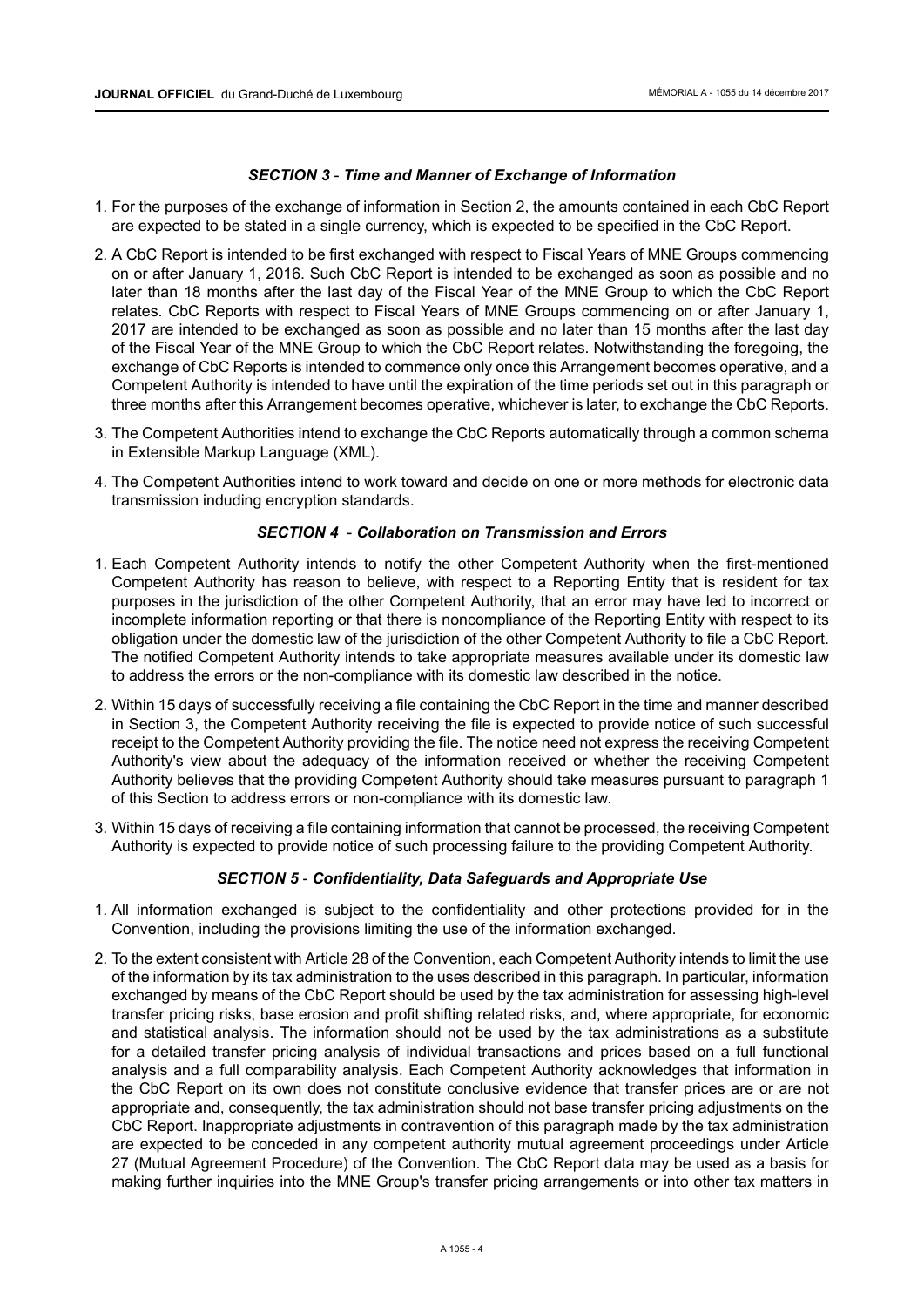the course of a tax audit and, as a result of such further inquiries, making appropriate adjustments to the taxable income of a Constituent Entity. For purposes of the foregoing, the term "tax administration" means in the case of the United States, the Internal Revenue Service, and in the case of Luxembourg, the Direct Tax Administration.

3. To the extent permitted under applicable law, each Competent Authority intends to notify the other Competent Authority immediately regarding any cases of use or disclosure inconsistent with the rules set out in paragraphs 1 and 2 of this Section, including regarding any remedial actions or measures taken in respect of such cases that are inconsistent with the above-mentioned paragraphs.

## *SECTION 6* - *Consultations*

- 1. Where a person considers that an adjustment to the taxable income of a Constituent Entity, as a result of further inquiries based on the data in the CbC Report, results for such person in taxation not in accordance with the provisions of the Convention and presents its case to the Competent Authority specified in the Convention, the Competent Authorities acknowledge their obligation to endeavor to resolve the case under Article 27 of the Convention.
- 2. If any difficulties in the implementation of this Arrangement arise, either Competent Authority may request consultations to develop appropriate measures to fully implement this Arrangement.
- 3. A Competent Authority intends to consult with the other Competent Authority before the first-mentioned Competent Authority determines that there is a systemic failure by the other Competent Authority, which under its domestic law may result in a local filing requirement for a Constituent Entity that is a member of an MNE Group for which CbC Reports are intended to be exchanged under this Arrangement. For purposes of the foregoing, the term "systemic failure" means, with respect to the exchange of CbC Reports by a Competent Authority, such Competent Authority has suspended automatic exchange under this Arrangement (for reasons other than those that are consistent with the terms of this Arrangement) or has otherwise persistently failed to provide automatically the CbC Reports in its possession that are intended to be exchanged with the other Competent Authority under Section 2 of this Arrangement.

# *SECTION 7* - *Modifications*

This Arrangement may be modified by mutual written decision of the Competent Authorities.

# *SECTION 8* - *Term of Arrangement*

- 1. This Arrangement becomes operative on the date of the later of the date of signatures below.
- 2. A Competent Authority may provide notice in writing to the other Competent Authority that it is temporarily suspending the exchange of information under this Arrangement based on its determination that the other Competent Authority is or has been acting inconsistently with paragraphs 1 and 2 of Section 5 or paragraph 1of Section 6 of this Arrangement, including the provisions of the Convention referred to therein, or that the Competent Authority is or has been failing to provide timely or adequate information as intended under this Arrangement. Before making such a determination, the first-mentioned Competent Authority intends to consult with the other Competent Authority. A suspension of the exchange of information under this Arrangement is intended to become operative immediately and is intended to last until the secondmentioned Competent Authority establishes in a manner acceptable to both Competent Authorities that there has been no act inconsistent with the paragraphs referenced above or that the second-mentioned Competent Authority has adopted relevant measures that address such inconsistencies.
- 3. Either Competent Authority may discontinue this Arrangement and is expected to provide notice of discontinuation in writing to the other Competent Authority. Such discontinuation is intended to become operative on the first day of the month following the expiration of a period of 12 months after the date of the notice of discontinuation. In the event of discontinuation, all information previously exchanged under this Arrangement remains confidential and subject to the terms of the Convention.